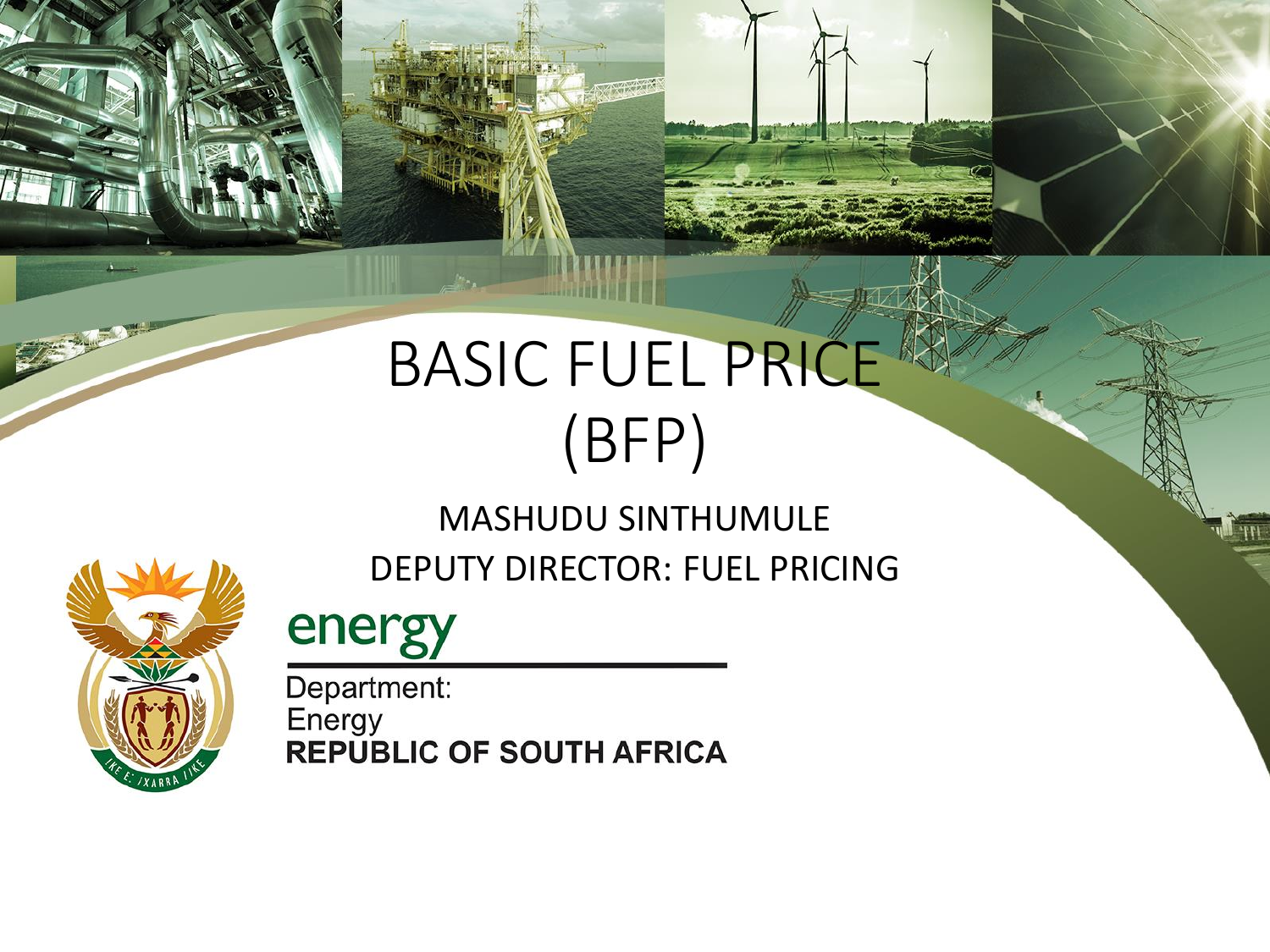#### Contents

- Government objectives
- **Background**
- Basic Fuel Price
- Fuel Levies
- Frequently asked questions
- **Regulatory Accounting System (RAS)**
- RAS implementation
- Challenges
- Conclusion

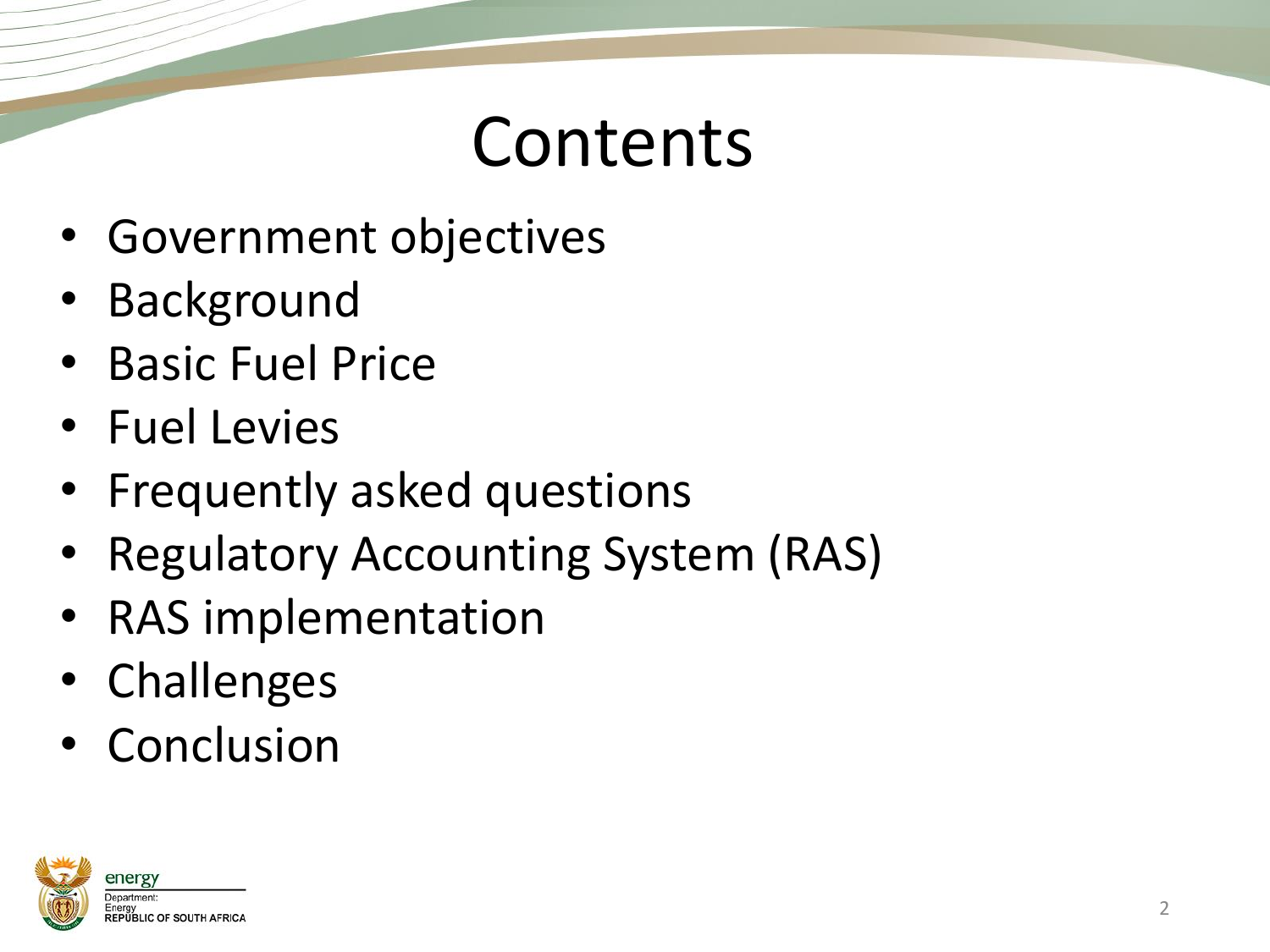#### The Government objectives are

- $\checkmark$  To promote a climate that would be conducive to reasonable profits and sustained investments in the liquid fuel industry;
- $\checkmark$  To set margins in a fair and transparent manner in order to encourage investments in the industry;
- $\checkmark$  To ensure that the liquid fuels products are sold to the end-user at the cheapest possible price.
- $\checkmark$  To balance between the cheapest possible price and reasonable return on investments.

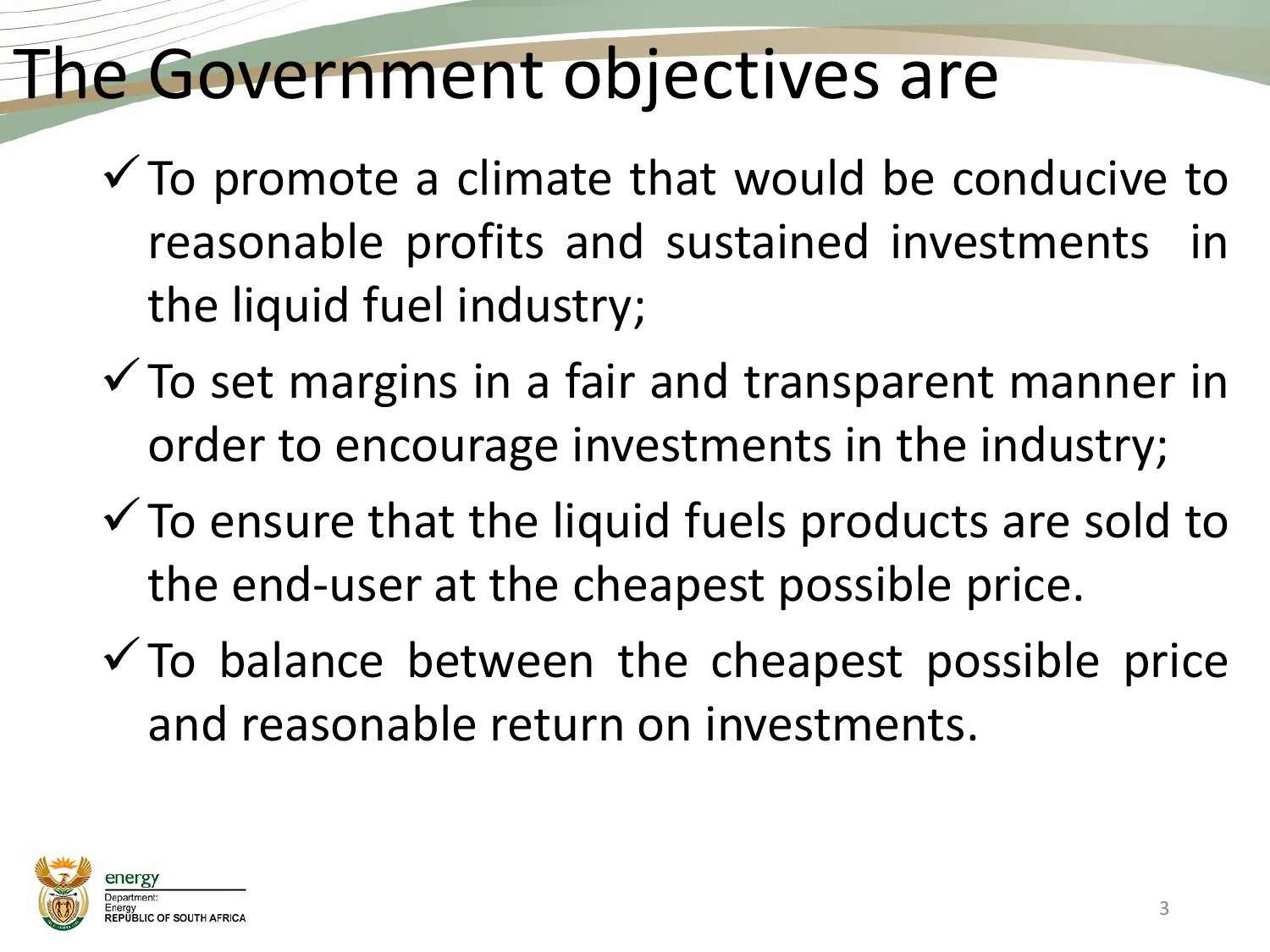# **Introduction**

- **Three** basic forms of fuel pricing globally
	- *Ad hoc pricing*  Prices set irregularly, No transparency common in COUNT ries that have own oil (highly subsidised)

{It is an illusion – keeping the prices constant even when the markets are bullish, hoping that the prices will go down e.g. Bolivia.}

- *Formula based / automatic pricing adjustments*  Prices are published (but not the formulas in some countries) e.g. RSA publish both prices and the formula
- *Liberalised pricing system*  the market set the prices (depoliticised) but there is a formula e.g. Australia.

{The Australian Competition and Consumer Commission (ACCC) act as a watchdog to ensure that there is no price collusion}

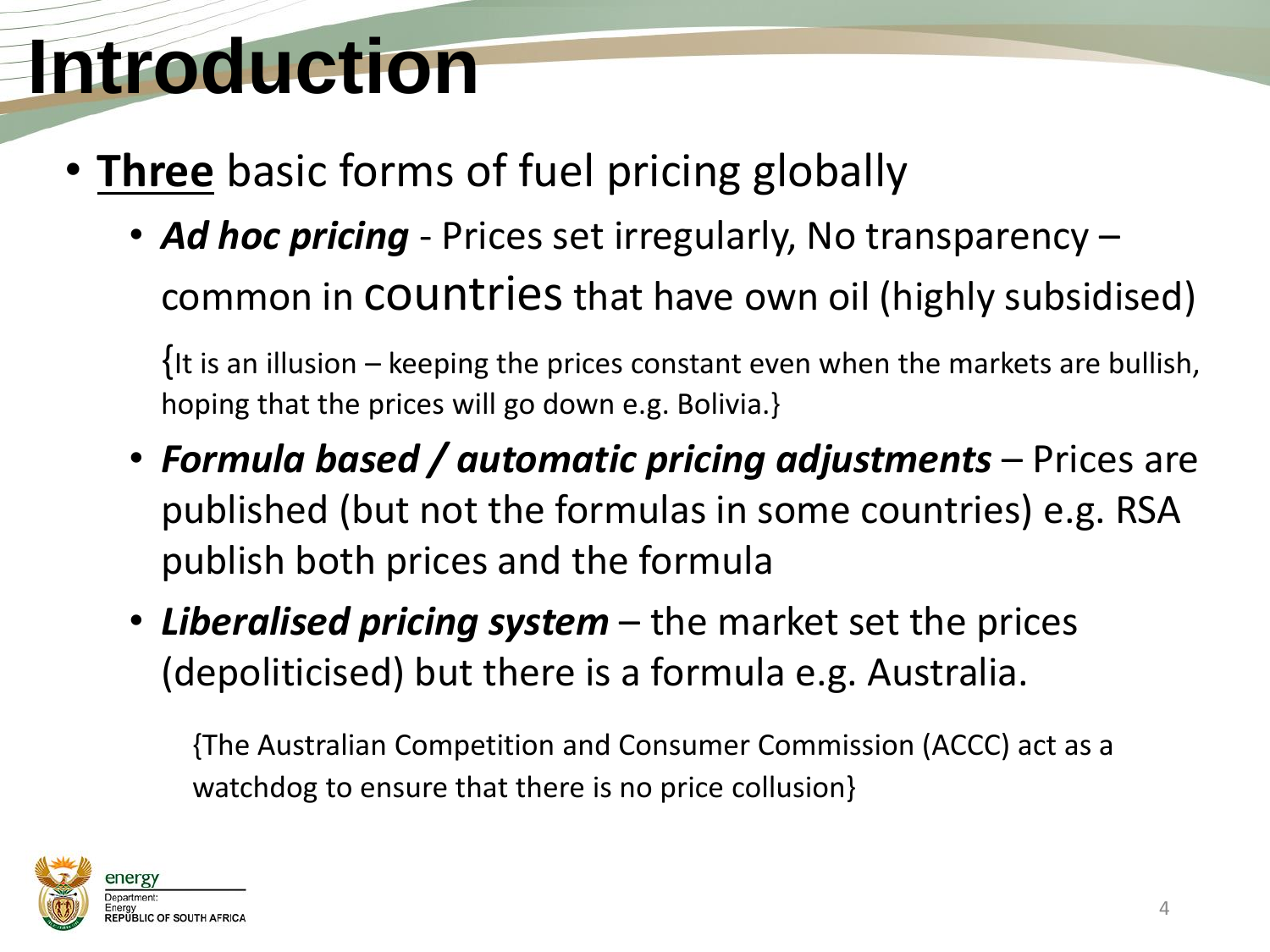#### Policy Framework

- **Regulation of liquid fuels prices**
	- Petrol, diesel and illuminating paraffin (IP)
	- LPG for households since 14 July 2010
- **Import parity principle (IPP) applies**
- The price an importer has to pay to purchase a product in the international market and have coast.
	- Deemed pricing
	- Zonal pricing magisterial district zones (MDZ)
	- Transport modes based on least cost mode
	- Cost recovery Pass through cost

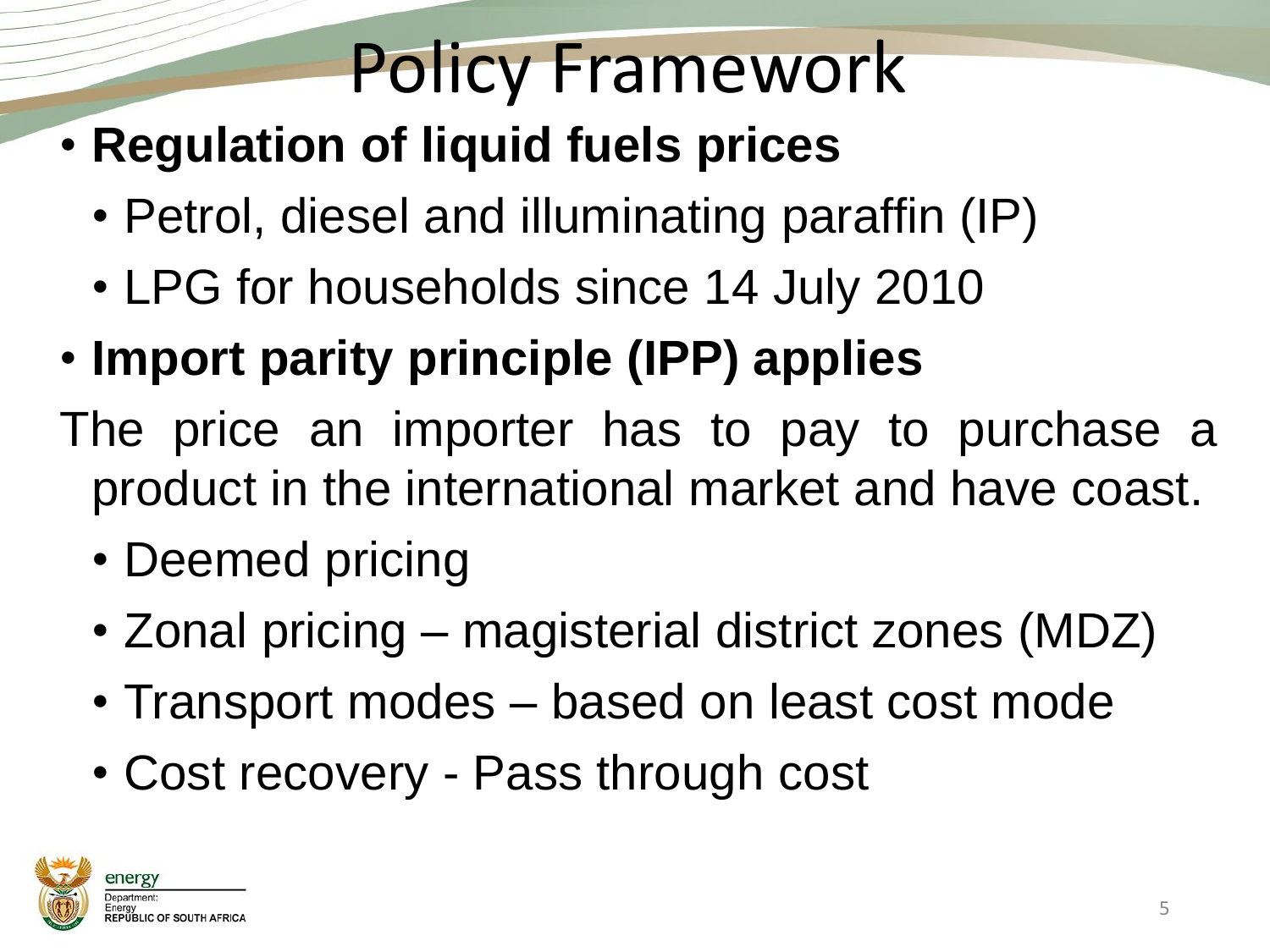#### Regulatory Mandate/ policy instruments

- Energy White Paper on Energy Policy of November 1998
- Petroleum Products Act, 1977 (Act No.120 of 1977);
- Central Energy Fund Act, 1977 (Act No. 38 of 1977);
- Gas Act, 2001 (Act No. 48 of 2001);
- Petroleum Pipelines Act, 2003 (Act No.60 of 2003);
- Gas Regulator Levies Act, 2002 (Act No. 75 of 2002);
- Petroleum Pipelines Levies Act, 2004 (Act No. 28 of 2004);
- National Energy Regulator Act, 2004 (Act No. 40 of 2004); and
- National Energy Act, 2008 (Act No. 34 of 2008)

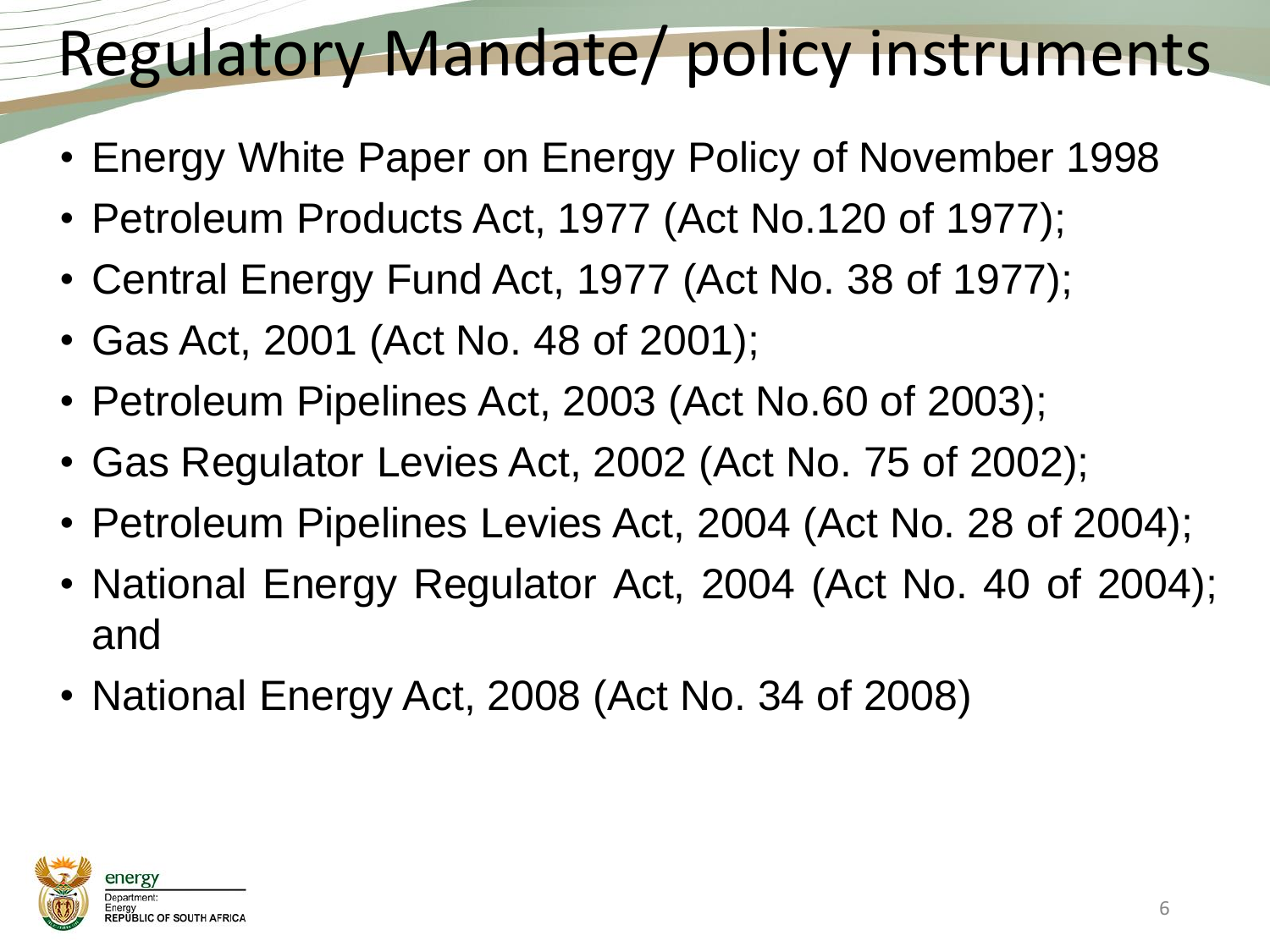#### Basic Fuel Price (BFP)

The Basic Fuel Price (BFP) is based on the import parity pricing principle i.e. what is would cost a South African importer of petrol to buy the petrol from an international refinery, transport the product from that refinery, insure the product against losses at sea and land the product on South African shores.

NB: The Central Energy Fund (CEF) (Pty) Ltd was appointed by Cabinet in 1994 as an impartial body to determine BFP's (prevent manipulation by any interested party)

Daily and average monthly BFP's for price regulated fuels are calculated by (CEF) in terms of the Working Rules to administer the BFP Monthly BFP calculations, price changes to be effected and monthly Fuel Price

Media Statement audited by independent auditors appointed by the DOE

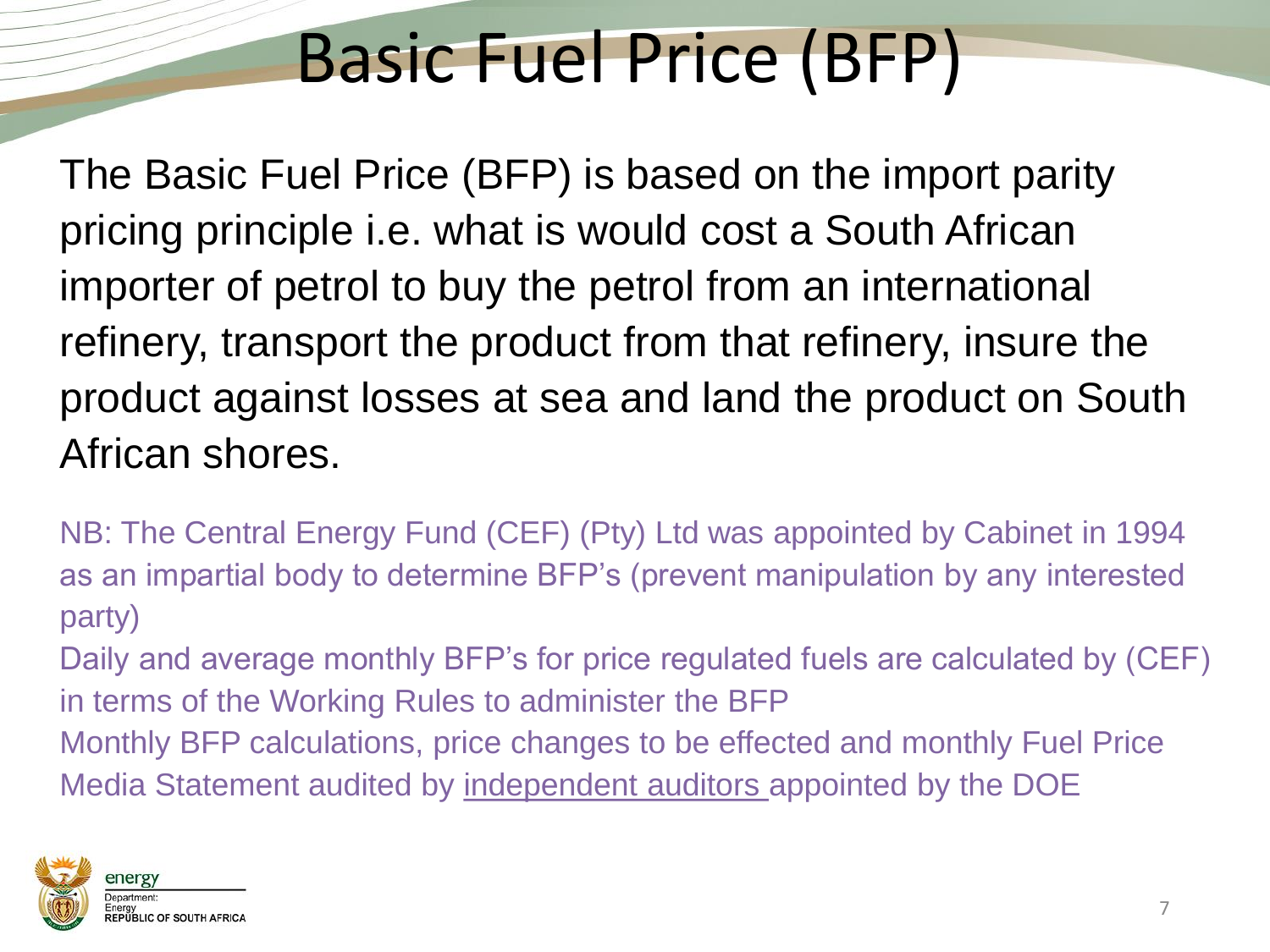# BFP Working Rules

- Make provision for all grades of petrol, all grades of diesel and illuminating paraffin (IP)
- BFP to be adjusted on the first Wednesday of a month
- Over/under recoveries incurred in a fuel price review period will be cleared in the next one

#### **Important months**

**April** – transport tariffs, fuel levy and RAF adjustments **September** – Forecourts attendants wage adjustments **December** – wholesale and retail margins adjustments including secondary storage and transport

**Quarterly** – Octane differential adjustments

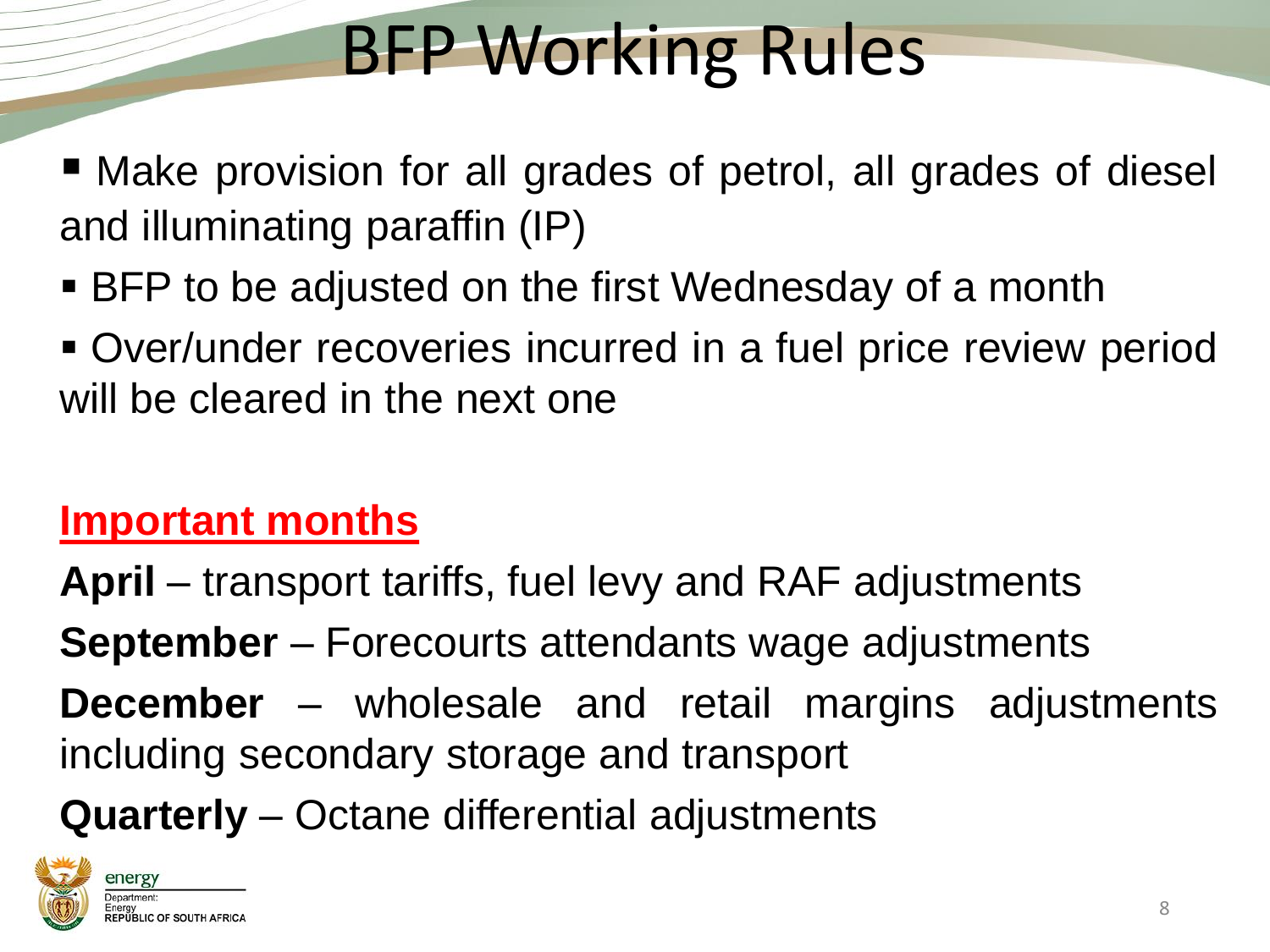## Elements of the BFP

- Free-on-Board (FOB)-value
- **Freight and Average Freight Rate Asses**
- **Insurance**
- **Ocean loss**
- **Demurrage**
- Cargo Dues
- Coastal Storage
- **Stock Financing costs**

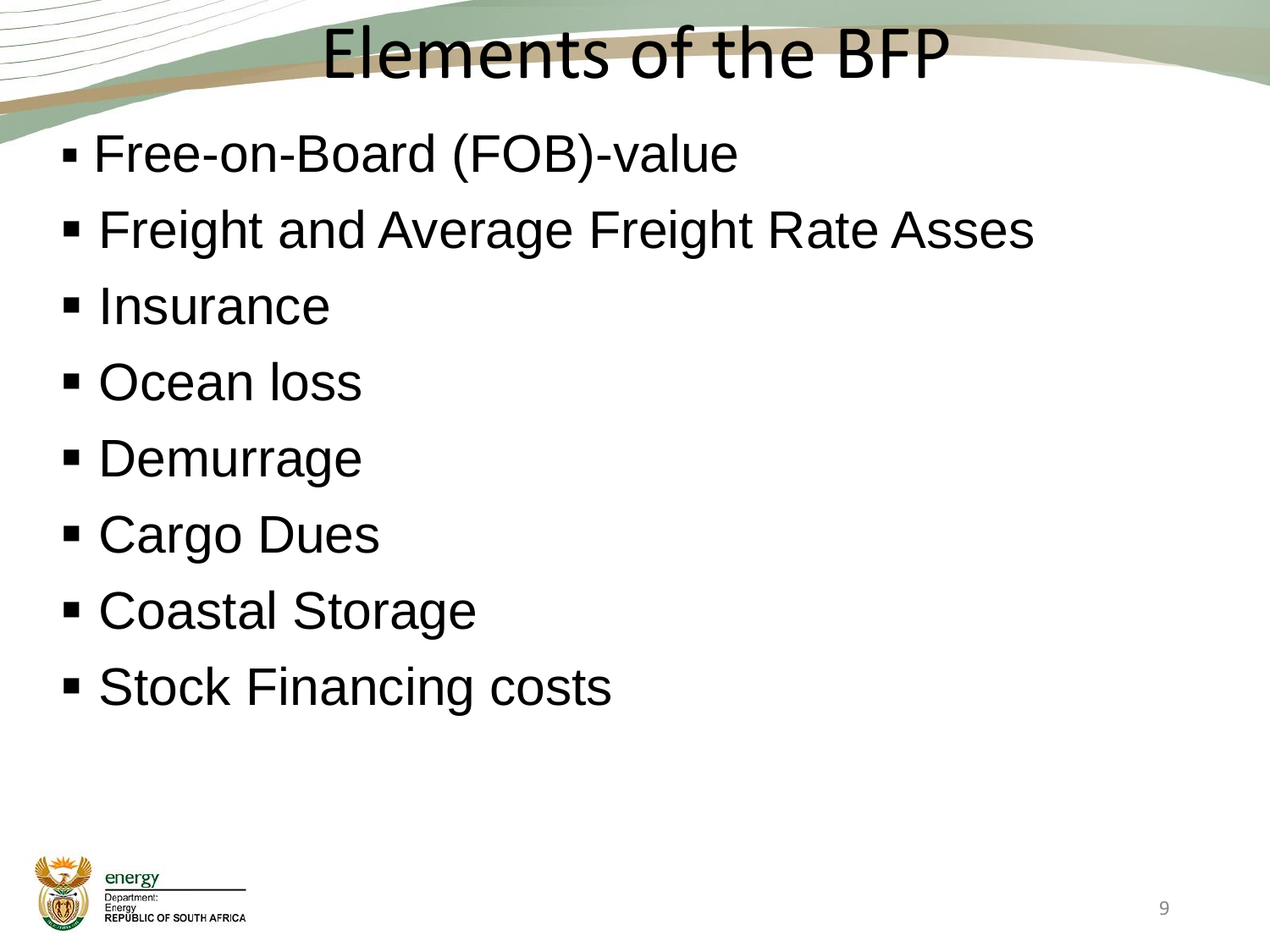#### Free on Board (FOB)

**Platts**: A price reporting agency. Mean quoted FOB-values used

**Petrol**: 50% MED (USD/ton)+50% Singapore (USD/bbl)

**Diesel**: 50% MED (USD/ton)+50% AG (USD/bbl) **IP**: 50% MED (USD/ton)+50% Singapore (USD/bbl)

NB: Argus and Bloomberg are other agencies.

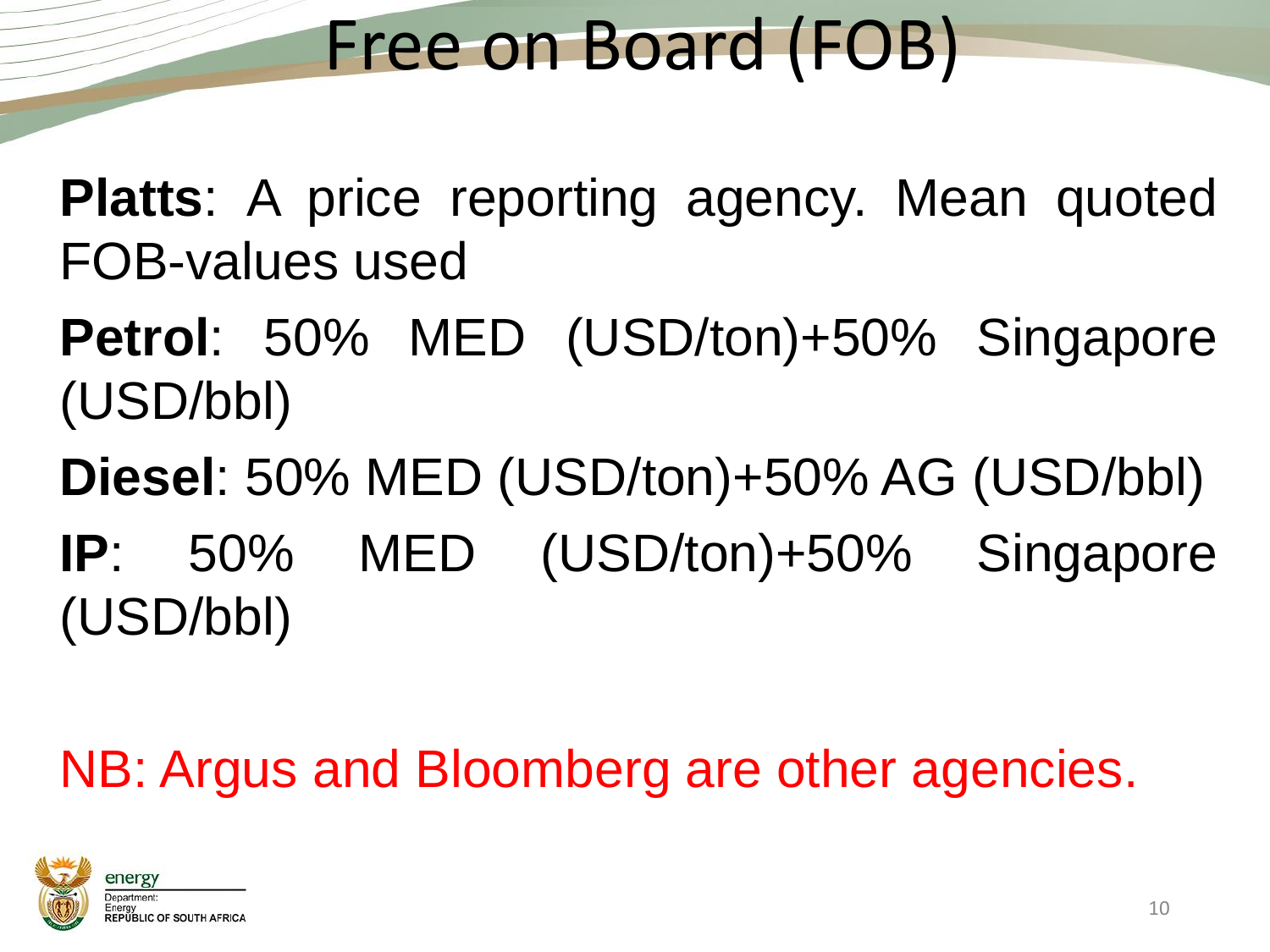#### Source Map



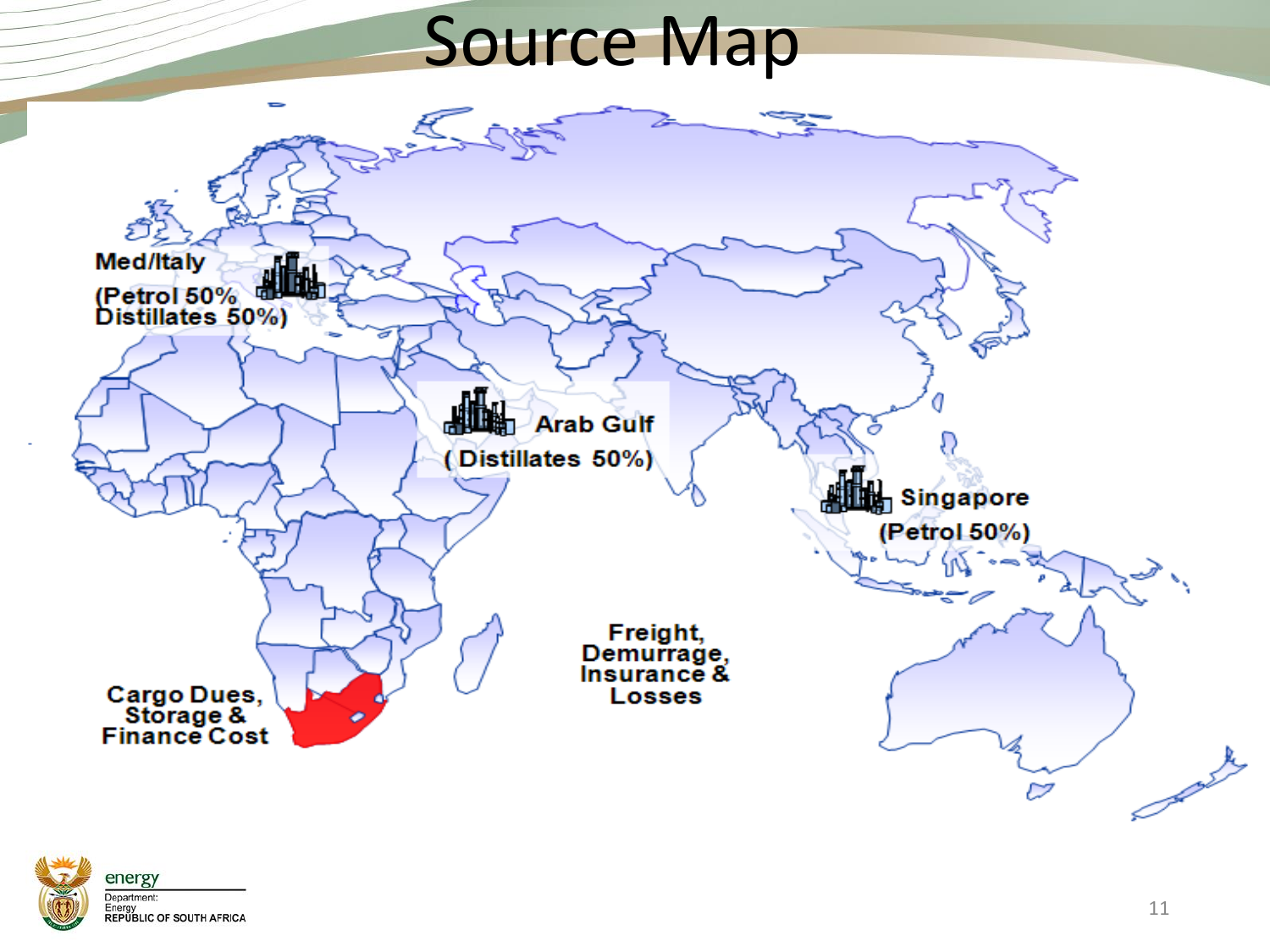#### Factors that influence the BFP

- International crude oil prices
- **International product supply/demand balances**
- **Product inventory levels**
- Geo-politics
- Rand/US Dollar exchange rate
- International refining margins
- Weather patterns in the Northern Hemisphere

**NB:** go to CEF website: cefgroup.co.za

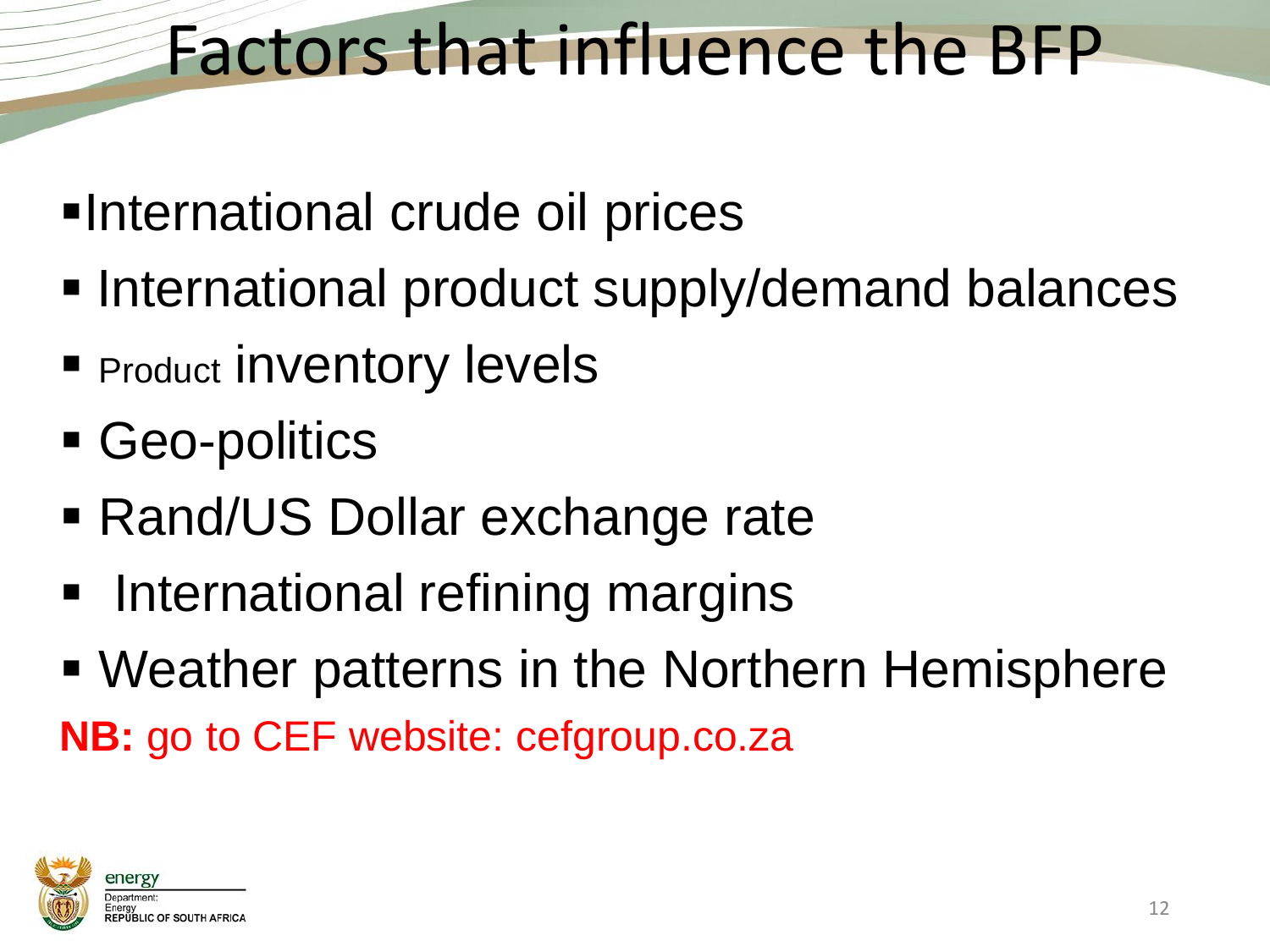# Fuel Levies (1)

•**Petroleum products levy**: to reimburse the pipeline users for the applicable NERSA tariff on transporting fuel through the pipeline - levy set by the Ministers of Energy and of Finance in line with the expenditure budget of NERSA

•**IP Tracer dye levy**: to reimburse the oil industry for buying IP tracer dye and to inject it into IP to curtail the mixing of IP and diesel (loss to the Fiscus)

•**Slate levy**: to finance the cumulative under recovery of the industry. Only applicable when the cumulative Slate balance exceeds R250 million (under recovery)

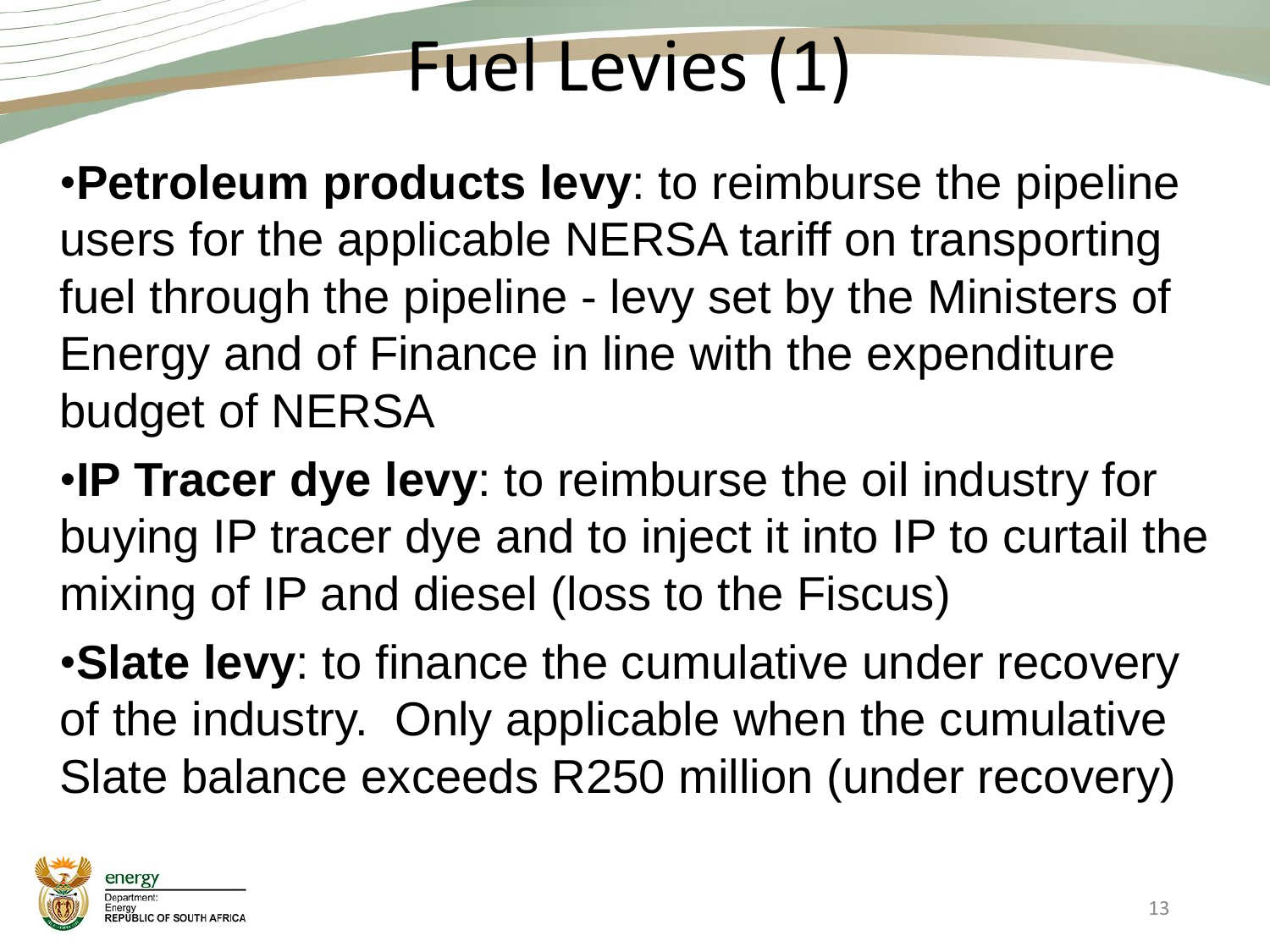## Fuel Levies (2)

- **Fuel levy**: Tax levied by Government (Minister of Finance)
- **Custom and Exercise levy**: a duty collected in terms of the Customs Union Agreement
- **Road Accident Fund (RAF) levy**: To compensate for people involved in vehicle accidents.
- **Demand Side Management levy (DSML)**: Introduced in 2006 to curtail the use of ULP 95 in the inland market.

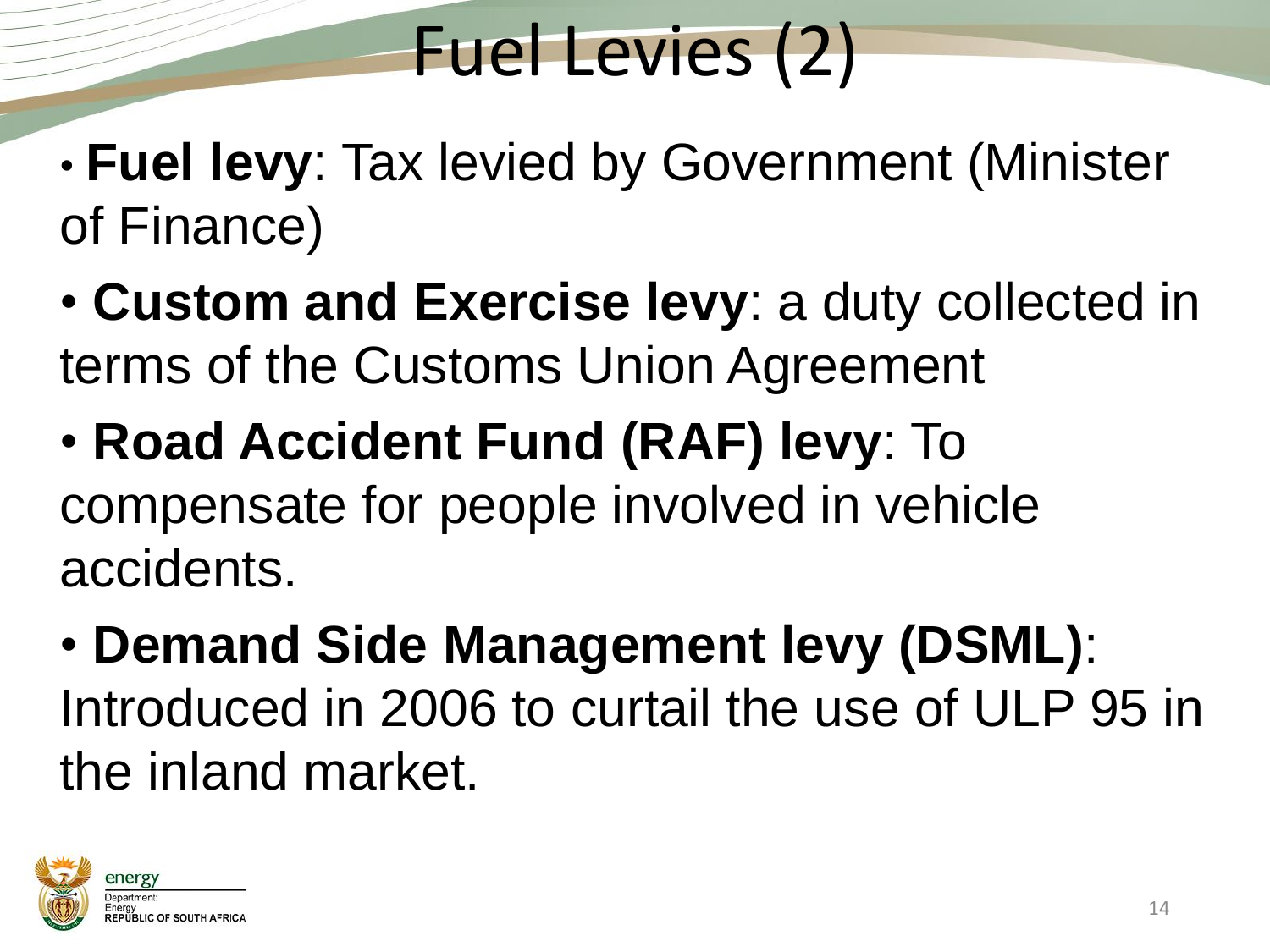#### **FUEL PRICE COMPOSITION**

|                                      | Petrol 95 ULP | Petrol 93 ULP & LRP | Diesel 0.05% S | IP      |
|--------------------------------------|---------------|---------------------|----------------|---------|
|                                      | c/l           | c/l                 | c/l            | c/l     |
|                                      |               |                     |                |         |
| Wholesale margin                     | 35.600        | 35.600              | 67.660         | 67.660  |
| Secondary Storage                    | 17.900        | 17.900              | 17.900         | 17.400  |
| Secondary Distribution               | 17.300        | 17.300              | 17.300         | 17.900  |
| Router Differential                  | 0.000         | 0.000               | 0.000          | 7.400   |
| Retail margin                        | 176.400       | 176.400             | 0.000          | 0.000   |
| Zone differential in Gauteng         | 41.000        | 41.000              | 41.000         | 57.200  |
| IP Tracer levy                       | 0.000         | 0.000               | 0.010          | 0.000   |
| Fuel levy                            | 285.000       | 285.000             | 270.000        | 0.000   |
| Customs & excise duty                | 4.000         | 4.000               | 4.000          | 0.000   |
| RAF levy                             | 154.000       | 154.000             | 154.000        | 0.000   |
| Petroleum Products levy              | 0.150         | 0.150               | 0.150          | 0.000   |
| Slate levy                           | 0.000         | 0.000               | 0.000          | 0.000   |
| <b>DSML</b>                          | 10.000        | 0.000               | 0.000          | 0.000   |
| <b>Equalisation Fund Levy</b>        | 0.000         | 0.000               | 0.000          | 0.000   |
| Pump Rounding                        | (0.400)       | (0.400)             |                |         |
| Sub-total                            | 741.130       | 731.130             | 572.200        | 167.460 |
| Contribution to the Basic Fuel Price | 612.870       | 598.870             | 588.630        | 583.128 |
|                                      |               |                     |                |         |
| <b>Retail Price</b>                  | 1354.00       | 1330.00             |                |         |
|                                      |               |                     |                |         |
| Wholesale price                      |               |                     | 1160.830       | 750.588 |

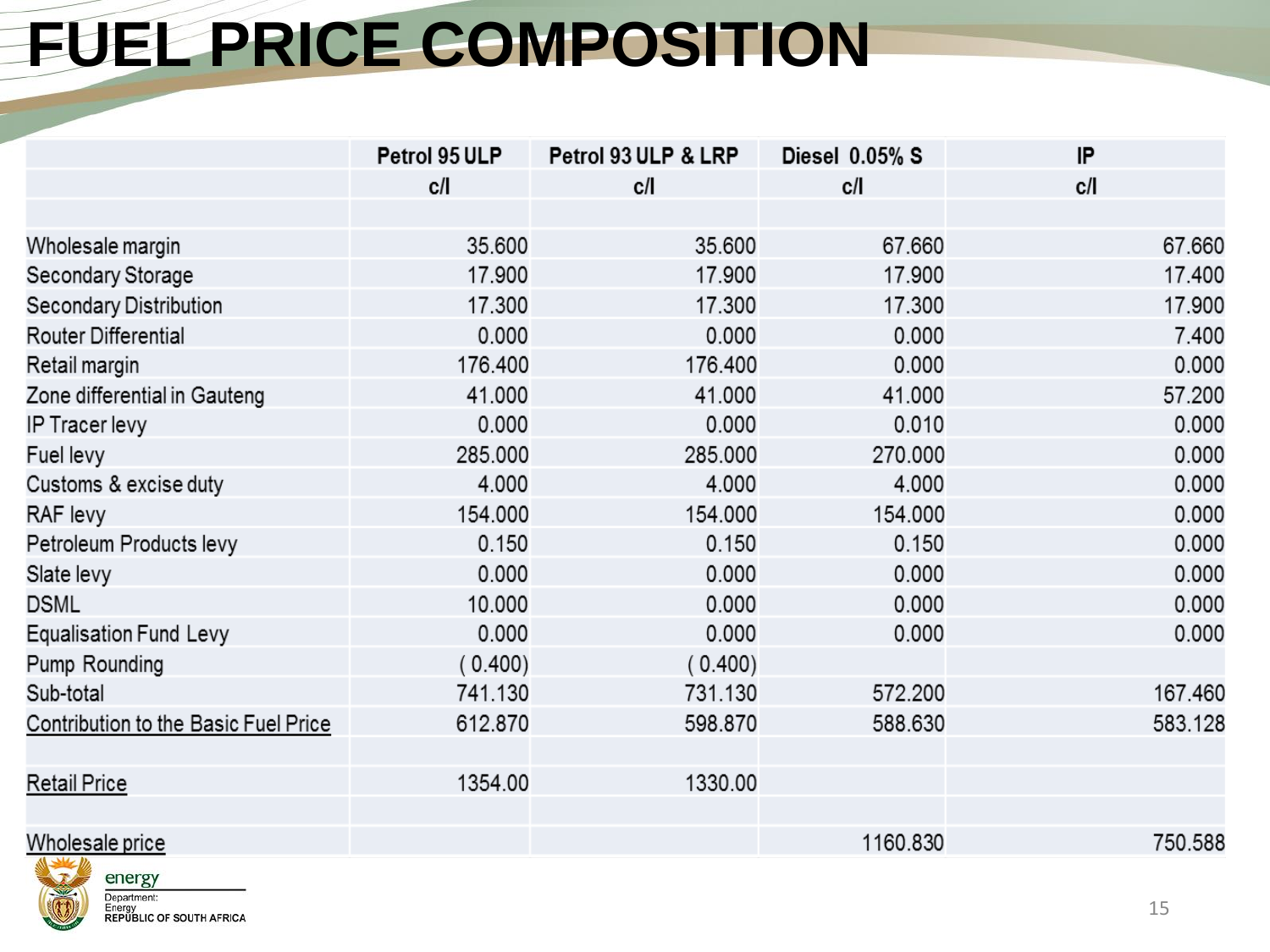### **FREQUENTLY ASKED QUESTIONS**

- 1. Why are the fuel prices changing every month?
- 2. What is over (under) recovery?
- 3. Why is petrol cheaper in neighboring countries and yet they purchase it from RSA?
- 4. Why is SASOL not selling petrol at lower prices because they produce it from coal and they are placed in GP?
- 5. Why is the government not deregulating fuel prices?
- 6. Why is ULP95 more expensive than ULP93 in GP, but the cost the same price in coastal areas?
- 7. Why is the government not buying oil from African countries at a lower prices

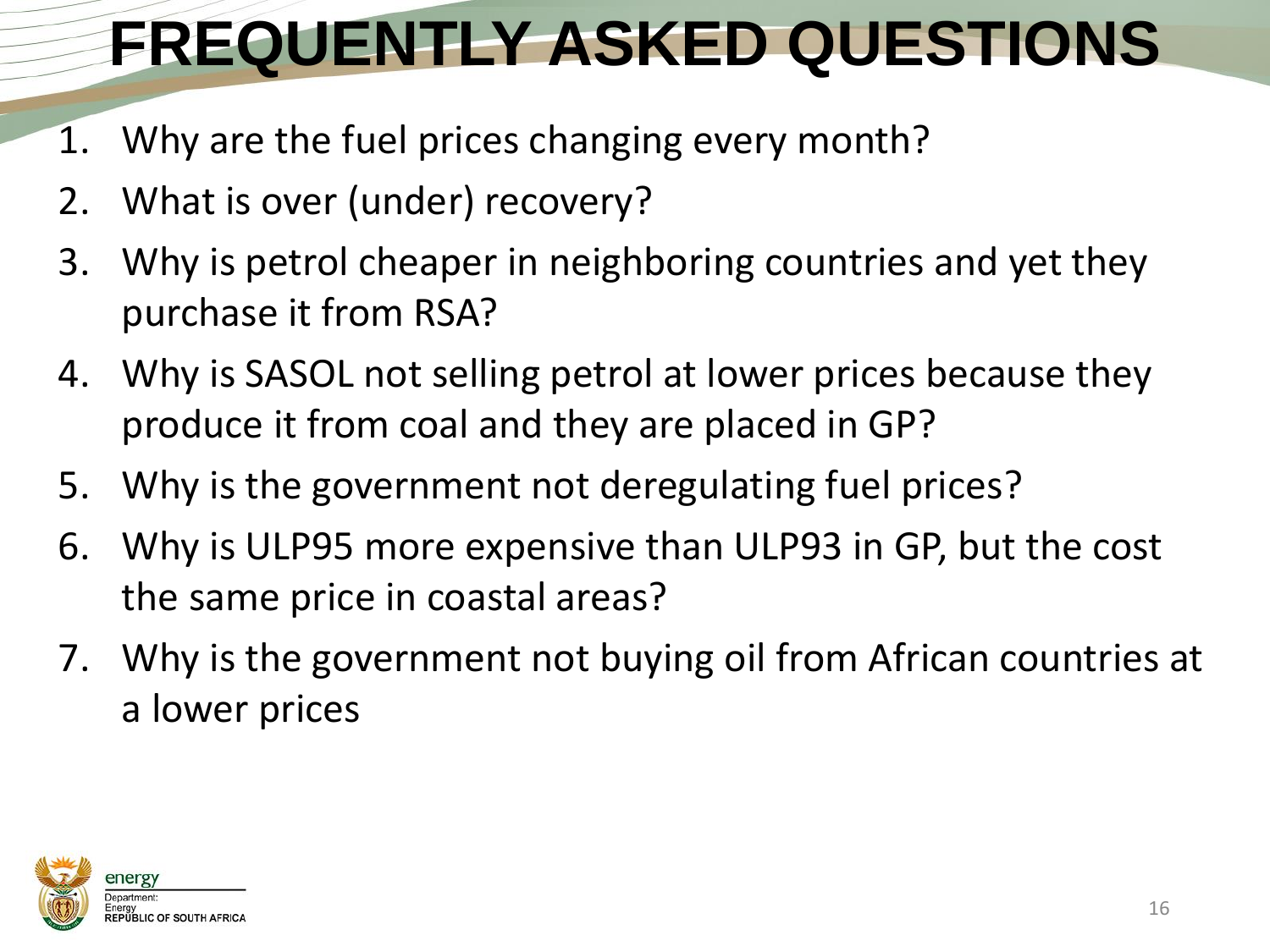# **REGULATORY ACCOUNTING SYSTEM (RAS)**

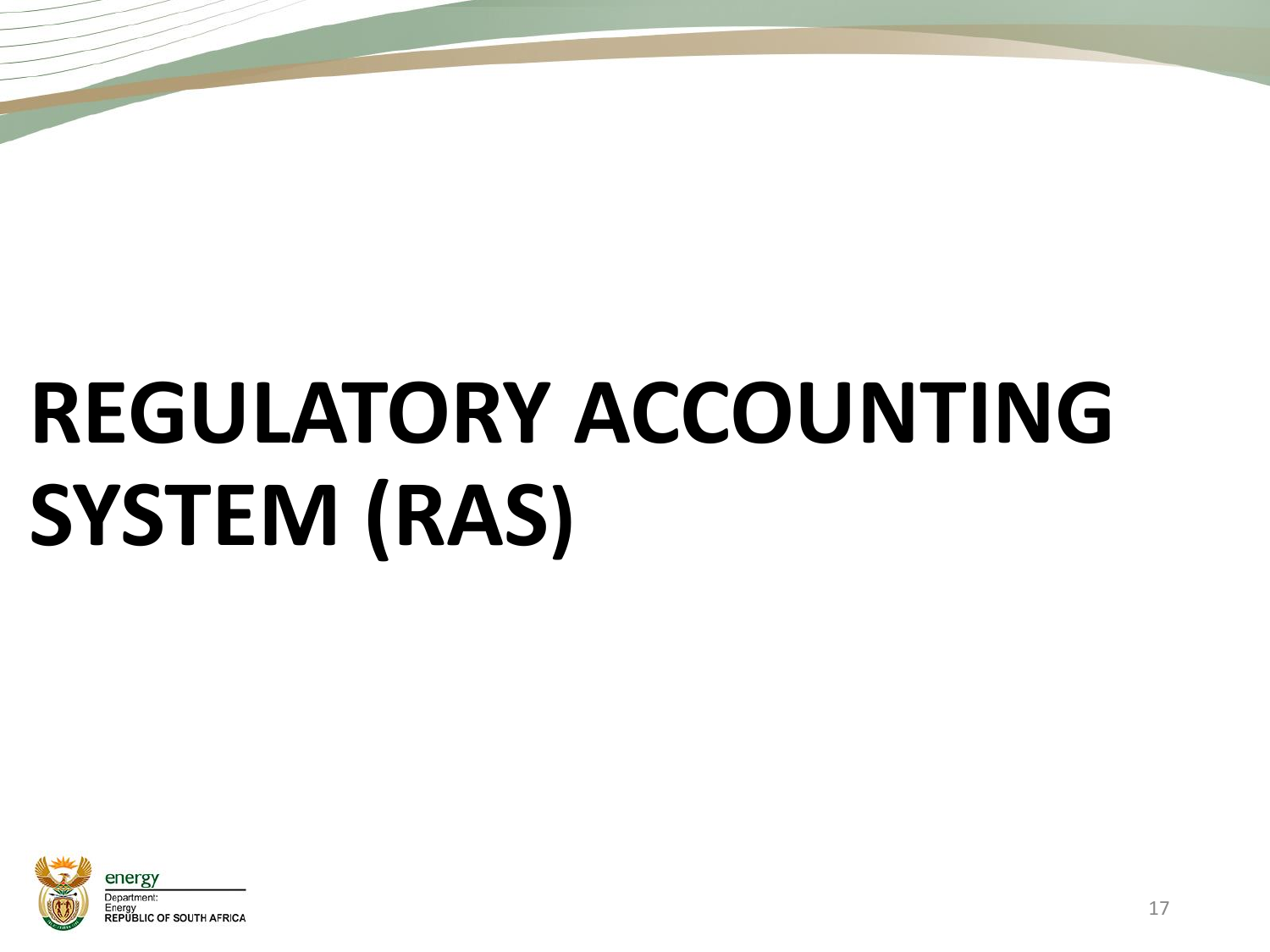#### Contents

- Background
- Bates White Recommendations
- IPSR Study 1
- IPSR Study 2
- RAS implementation
- Calculations of RAS Margins
- Current RAS Margins
- Advantages of RAS
- Conclusion

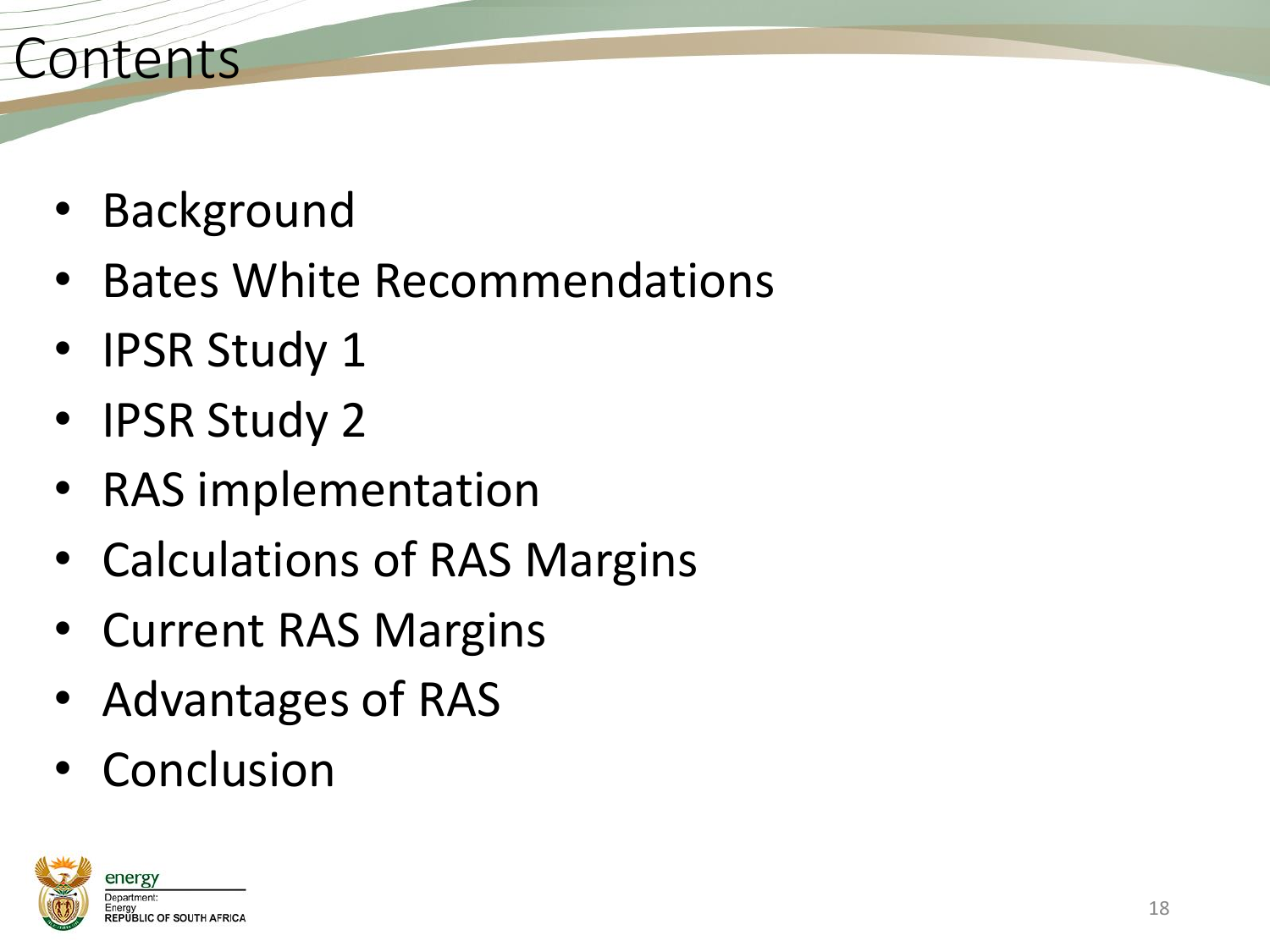#### Background

Prior to RAS, industry margins were determined using the Marketing of Petroleum Asset Retail (MPAR) methodology.

- $\checkmark$  Assets of retail service station
- $\checkmark$  Wholesale margin on petrol, diesel and paraffin
- $\checkmark$  Assets of secondary storage and secondary distribution (service differential)

*Definition:* The MPAR involves petroleum related activities outside the refinery gate and other related activities, namely, storage, transportation, distribution, marketing and administration. The profit margin, in terms of the MPAR formula, is determined to yield a benchmark industry average of 15% rate of return **(10%-20%** range with a one year lag) on the depreciated book value of assets for the year ended December. (Lambrecht and Doppegieter, 1993). If the returns go above 20%, then a margin decrease is indicated, and if it falls below the 10% floor, then a margin increase will be recommended.

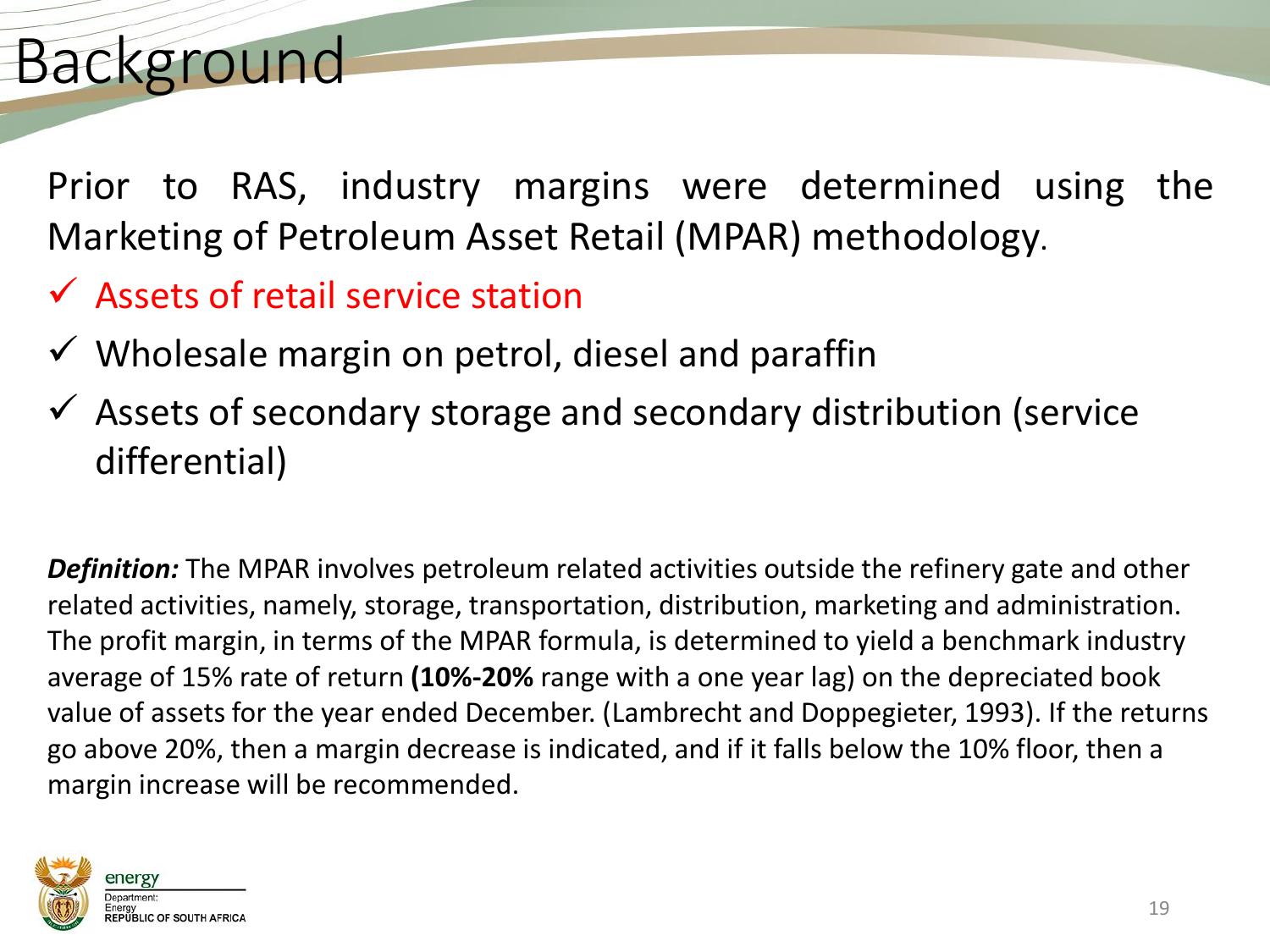#### Bates White Recommendations

- $\checkmark$  Margins on activities be based on Regulatory Accounts
- $\checkmark$  Activities post-refinery gate should be ring-fenced
- $\checkmark$  Assets, costs and ROA be ring-fenced to that activity ABC methodology
- $\checkmark$  CAPM and WACC be applied to determine the ROA of each activity
- $\checkmark$  Identified activities were:
	- $\checkmark$  Wholesale activities
	- $\checkmark$  Secondary storage
	- $\checkmark$  Secondary distribution
	- $\checkmark$  Service station retail activities (BSS)

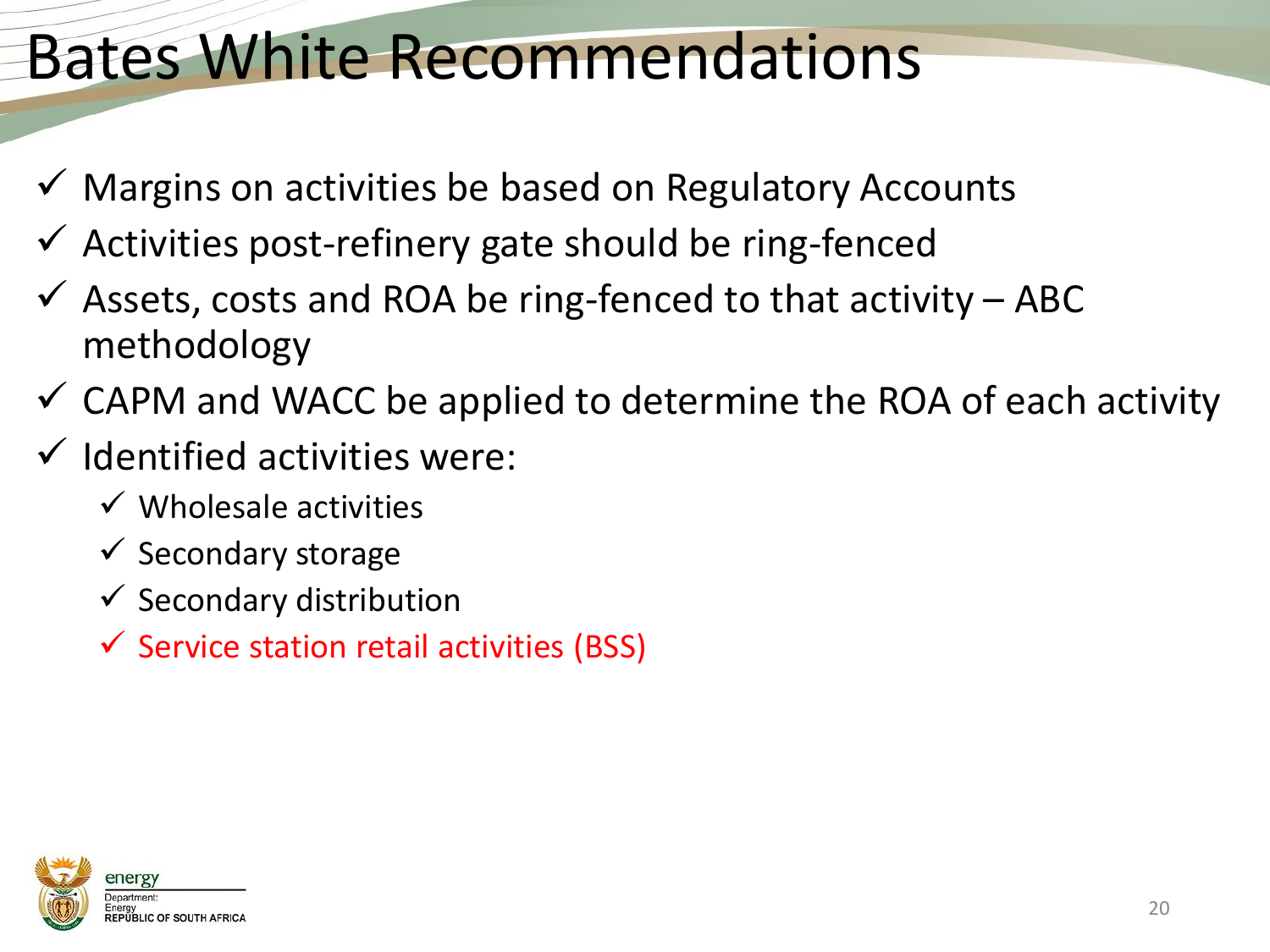# ME 686 Project / IPSR Study (1

- $\checkmark$  To determine the margins for wholesale, coastal storage & handling and secondary storage and distribution and return on assets for the benchmark service station (BSS)
- 1. The goal was to develop a **uniform** and **transparent** set of regulatory accounts where costs are allocated according to predetermined methods – to provide **certainty**
- 2. By **ring-fencing** regulated from unregulated activities in order to eliminate actual and potential cross-subsidies

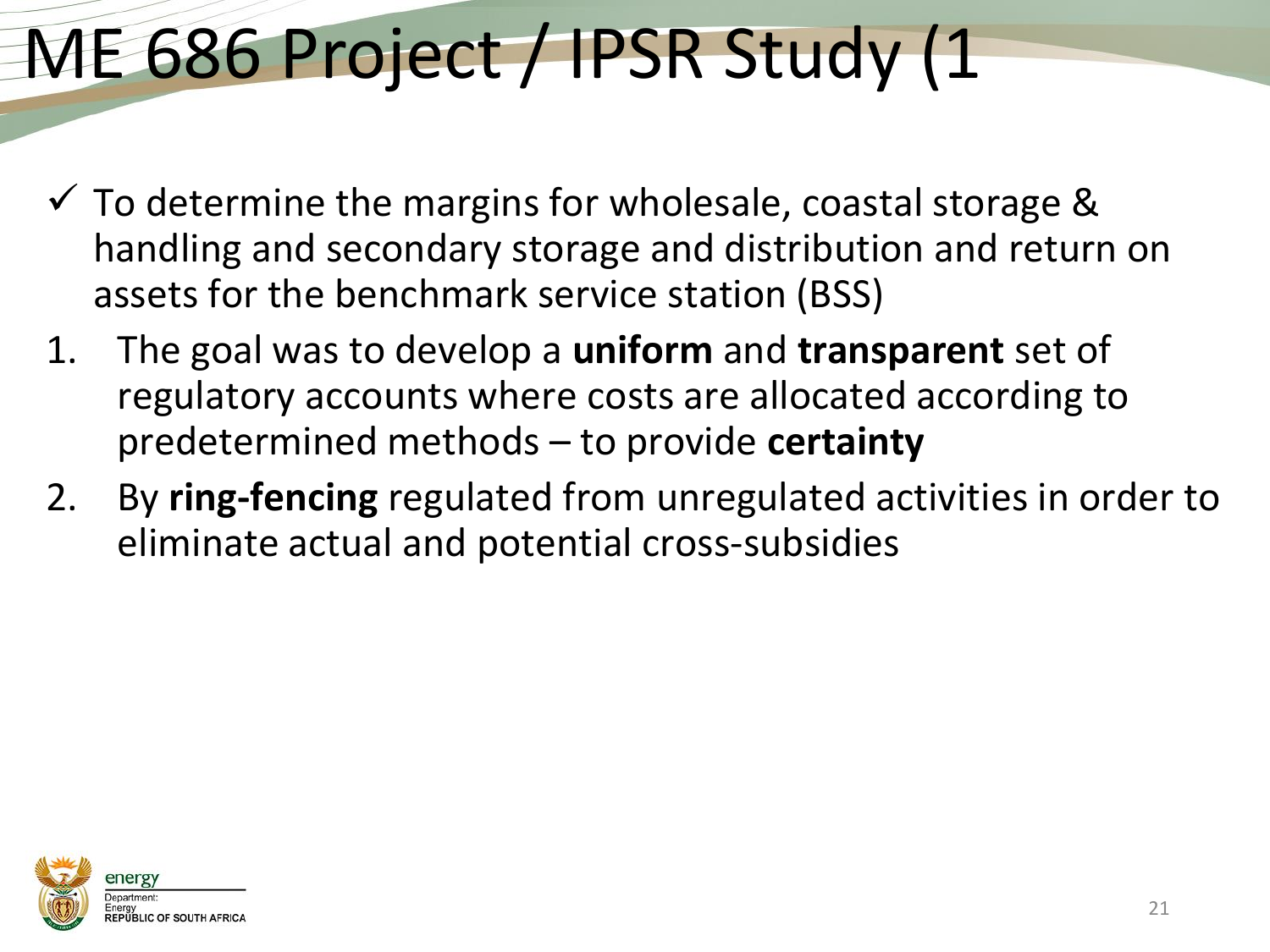# IPSR Study (2)

- Develop an **activity based** approach to set margins for wholesaling, secondary storage/handling, secondary distribution and Bench Mark Service Stations.
- $\checkmark$  Separate non-regulated activities from the cost base of regulated ring-fenced activities
- $\checkmark$  Determine the rate of return (ROR) that would be applicable to each part of the value chain using CAPM and WACC to arrive at cents per litre margin

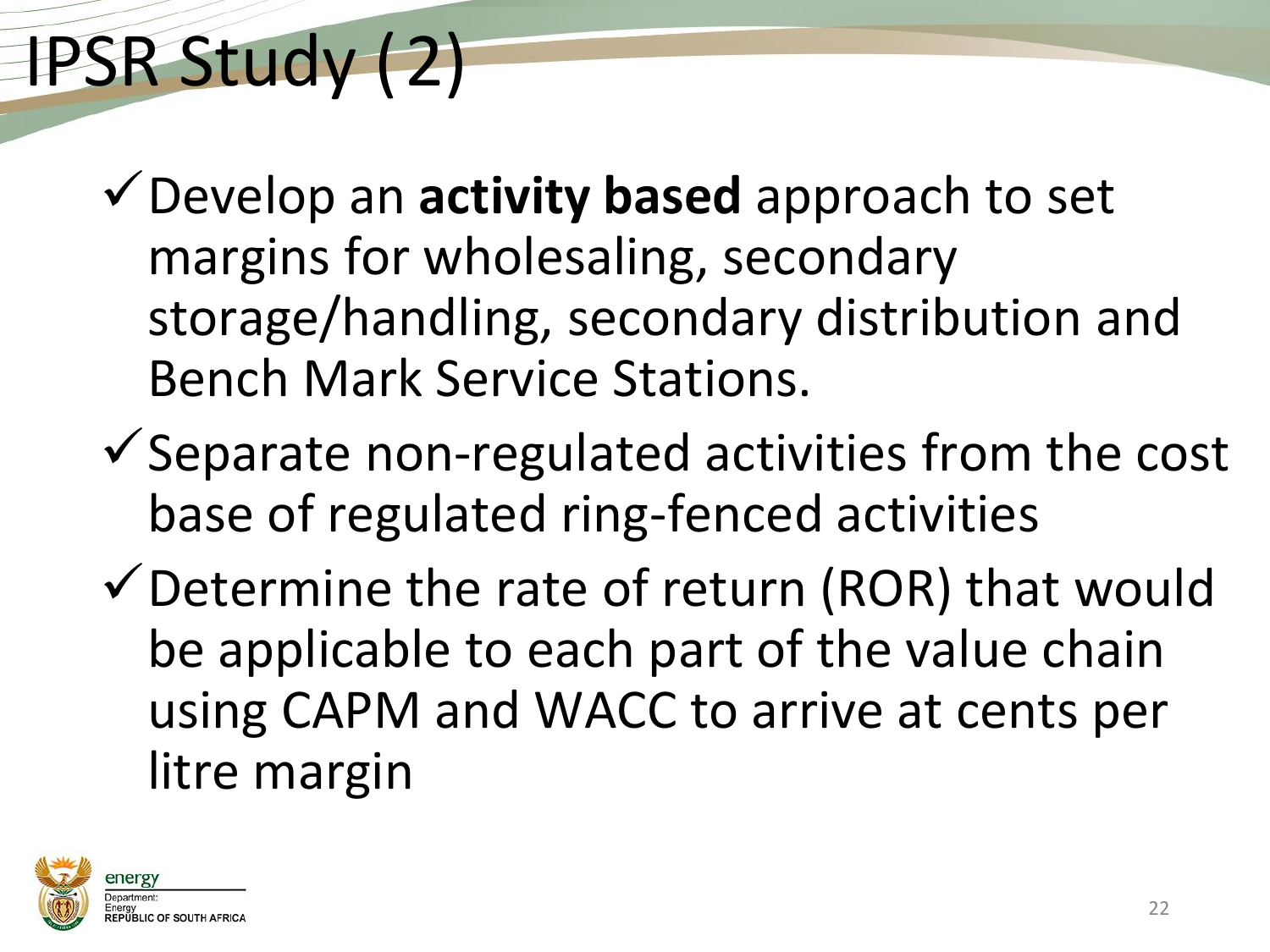#### CALCULATION OF RETAIL MARGINS

- Historically a survey by SBAB (annually)
	- Annual operating costs (OPEX)
	- Average annual petrol sales
- Other costs adjusted by CPI
- Asset Base adjusted by PPI
- Total volumes (oilcos)
- Electricity (NERSA)
- Salaries for Forecourt workers (MIBCO)

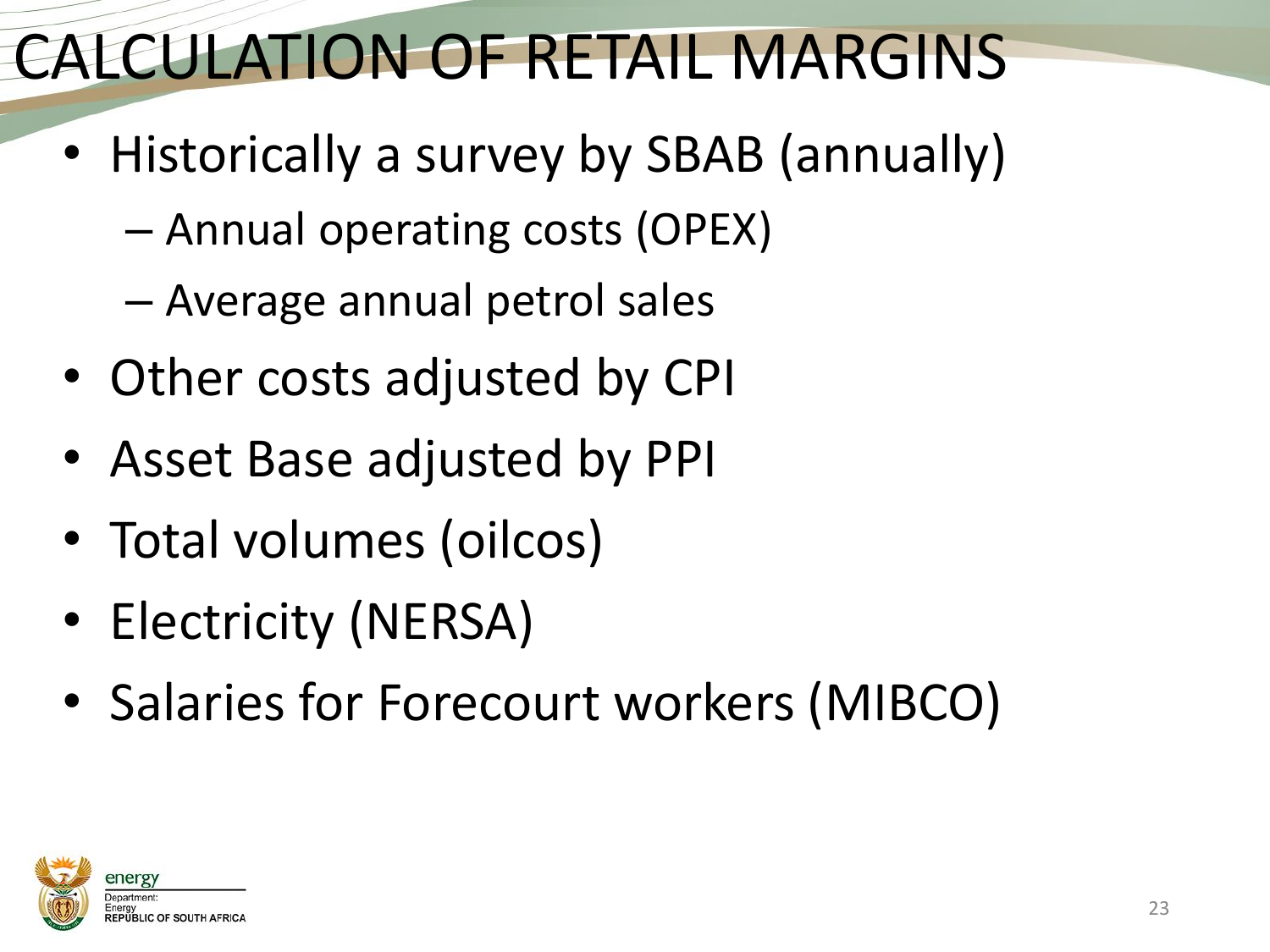#### Current RAS margins

|                           | <b>Petrol</b>                                                                                            | <b>Diesel</b> | IP         |
|---------------------------|----------------------------------------------------------------------------------------------------------|---------------|------------|
| <b>Retail Margin</b>      | Dealer OPEX = $96.8$ c/l<br>Entrepreneurial fee = $24.8$ c/l<br>$CAPEX = 54.8 c/l$<br>Total = 181.00 c/l | N/A           | N/A        |
| Wholesale                 | 35.6 c/l                                                                                                 | 67.660 c/l    | 67.660 c/l |
| Margin                    |                                                                                                          |               |            |
| Secondary                 |                                                                                                          | 17.9 c/l      | 17.9 c/l   |
| Storage                   |                                                                                                          |               |            |
| Secondary<br>Distribution | 17.3 c/l                                                                                                 | 17.3 $c/l$    | 17.3 c/l   |

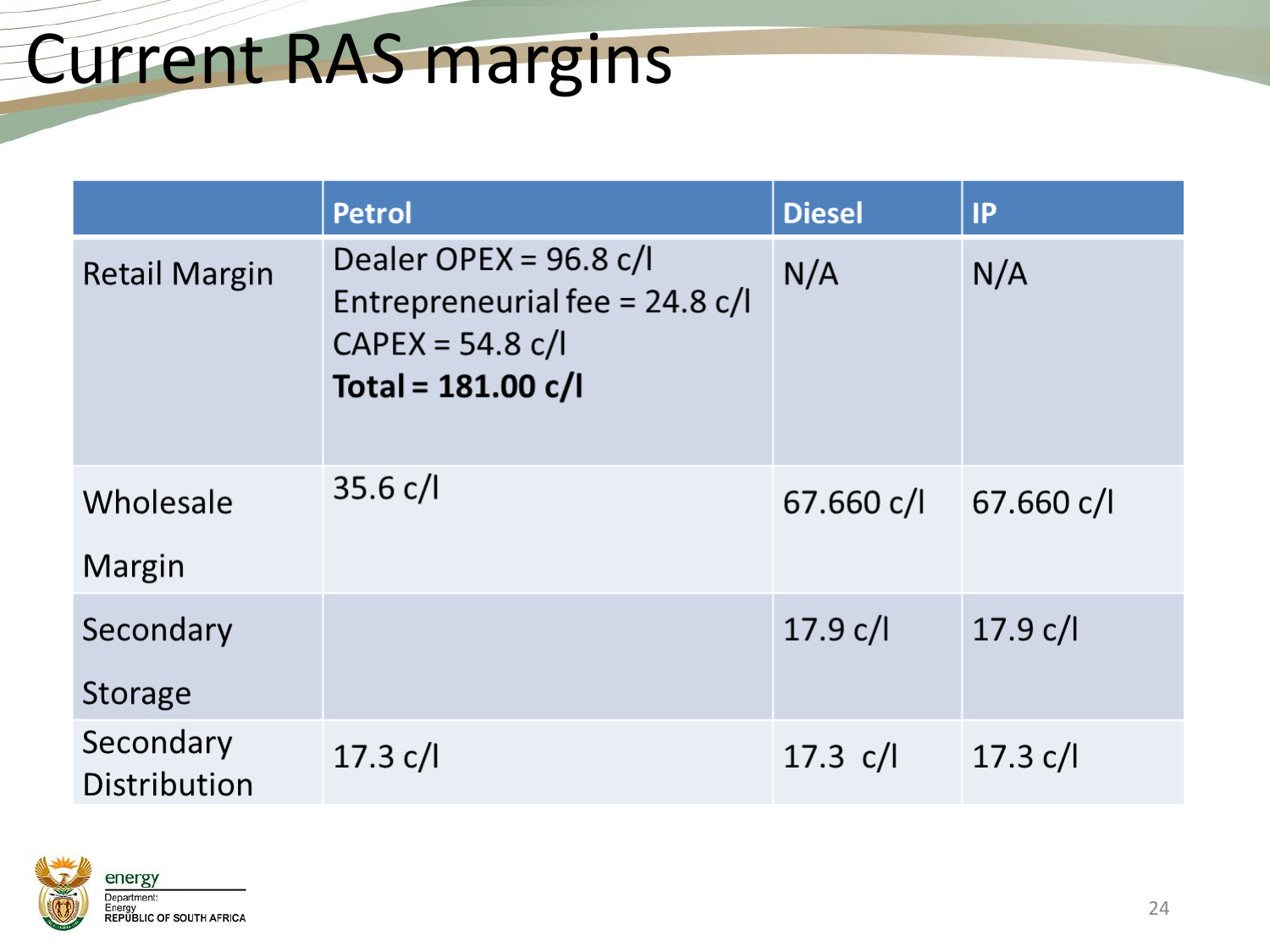#### Advantages of RAS

- There is regulatory certainty (stakeholders in agreement) and Transparency
- Guaranteed return on investment for each activity along the value chain
- Guidelines on how to split the retail assets (BSS matrix)
- Challenges could be resolved by affected parties if they embrace the spirit of RAS

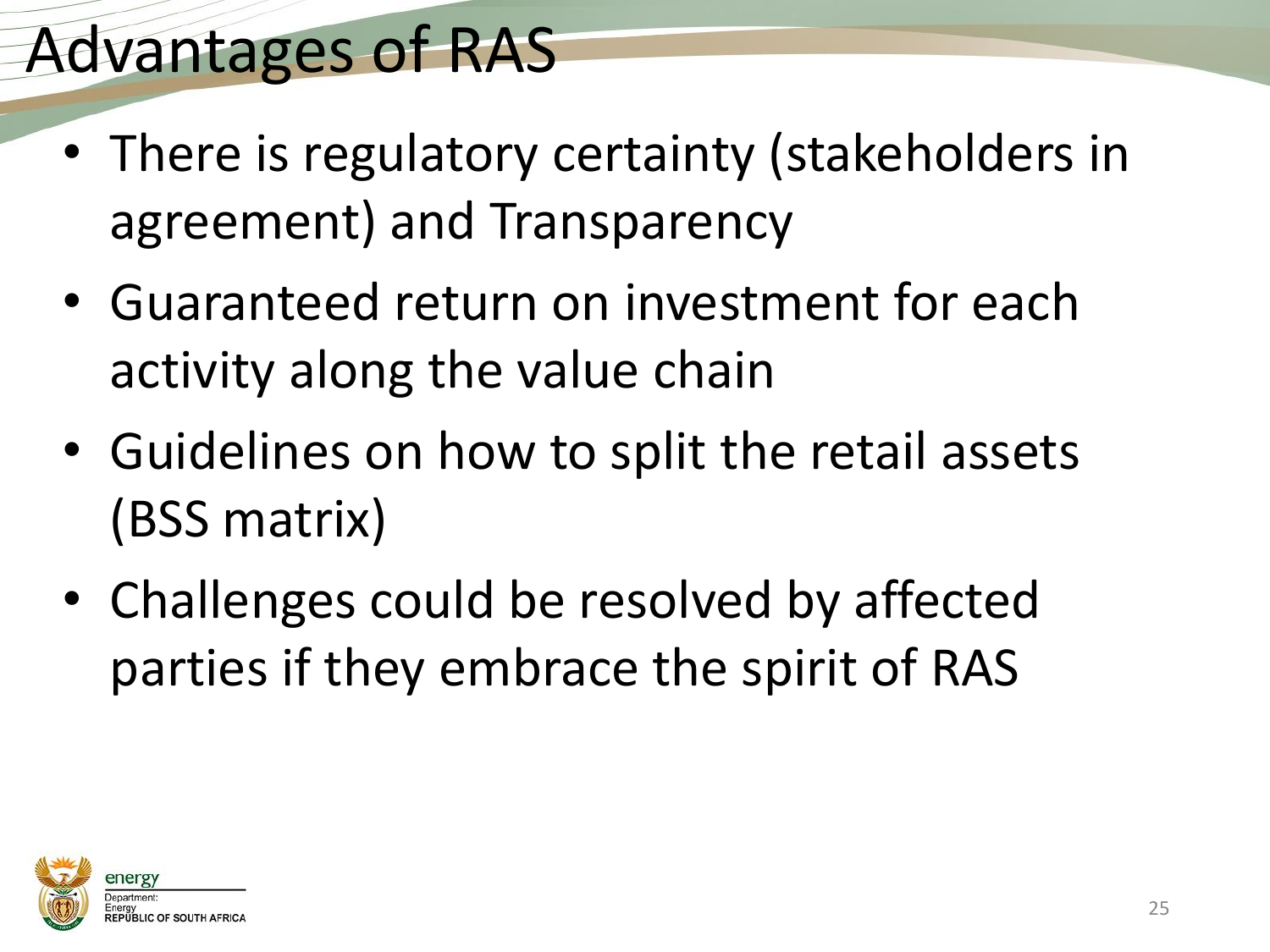#### Conclusion

- Petrol is regulated at retail level
- Diesel is not regulated, publish the wholesale reference price
- Illuminating Paraffin is regulated at retail level (SMNRP)
- LPGas is regulated at Retail level and the MRGP is determined by government
- Industry margins are determined by using the Regulatory Accounting System (RAS) methodology